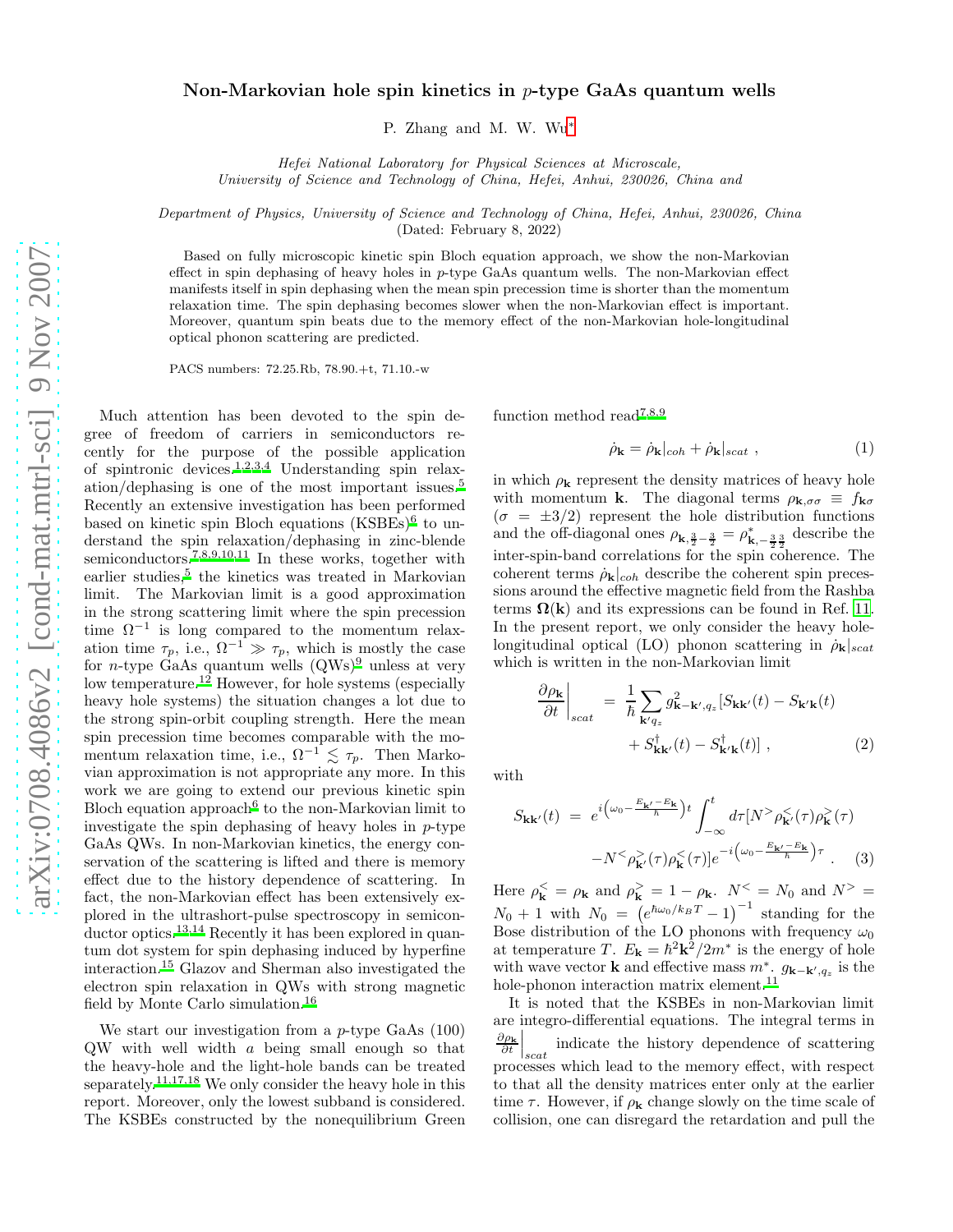distributions out of the time integral. In this completedcollision approximation, one can simply get in the scattering term δ-functions denoting energy-conservation. In this way one comes to the Markovian limit, with memory effect lifted. For comparison, the KSBEs will be solved in both Markovian and non-Markovian limits.

The integro-differential KSBEs in non-Markovian limit can be transformed into a larger set of differential equations by factorizing the integral terms and making time derivative actions on them.<sup>[19](#page-2-19)</sup> Finally the group of equations to be solved numerically are written into

$$
\frac{\partial \rho_{\mathbf{k}}}{\partial t} = \frac{\partial \rho_{\mathbf{k}}}{\partial t} \Big|_{coh} + \frac{1}{\hbar} \sum_{\mathbf{k}'q_z} g_{\mathbf{k} - \mathbf{k}',q_z}^2 \left[ S_{\mathbf{k}\mathbf{k}'}(t) - S_{\mathbf{k}'\mathbf{k}}(t) \right] + S_{\mathbf{k}'\mathbf{k}'}^\dagger(t) - S_{\mathbf{k}'\mathbf{k}}^\dagger(t) \Big| , \tag{4}
$$

$$
\frac{\partial S_{\mathbf{k}\mathbf{k}'}}{\partial t} = i[\omega_0 - (E_{\mathbf{k}'} - E_{\mathbf{k}})/\hbar] S_{\mathbf{k}\mathbf{k}'}
$$

$$
+ [N^> \rho_{\mathbf{k}'}^<(t)\rho_{\mathbf{k}}^>(t) - N^< \rho_{\mathbf{k}'}^>(t)\rho_{\mathbf{k}}^<(t)]. \qquad (5)
$$

Once the KSBEs are solved numerically, the temporal evolution of the hole distribution  $f_{\mathbf{k}\pm\frac{3}{2}}(t)$  and the spin coherence  $\rho_{\mathbf{k}\frac{3}{2}-\frac{3}{2}}(t)$  are obtained. As discussed in the previous papers,[7](#page-2-7)[,8](#page-2-8)[,19](#page-2-19)[,20](#page-2-20) the spin dephasing can be obtained from the slope of the envelop of the incoherently summed spin coherence  $\rho_{HH}(t) = \sum_{\mathbf{k}} |\rho_{\mathbf{k}\frac{3}{2}-\frac{3}{2}}(t)|.$ 

We solve the KSBEs numerically and the main results are plotted in Figs. [1](#page-1-0) and [2.](#page-1-1) In the calculation,  $T = 300$  K and  $a = 5$  nm. The hole density  $N =$  $N_+ + N_- = 4 \times 10^{15}$  m<sup>-2</sup> and the initial spin polarization  $P = (N_{+} - N_{-})/(N_{+} + N_{-}) = 0.025$  with  $N_{+} (N_{-})$ standing for the density of holes with up- (down-) spin. The material parameters of GaAs QWs can be found in Ref. [11](#page-2-11) except that the heavy hole effective mass  $m^*$ , deduced from the 8×8 Luttinger-Kohn Hamiltonian based on the quasi-degenerate theory, $21$  depends on the width of the QW and is  $0.237m_0$  when  $a = 5$  nm. We select such a value of  $E_z$  that it satisfies  $\gamma_{54}^{7h7h}E_z m_0/\hbar^2 = 1.25$ nm in the Rashba term when  $a = 5$  nm.<sup>[11](#page-2-11)</sup>



<span id="page-1-0"></span>FIG. 1: (Color online) Time evolution of the incoherently summed spin coherence  $\rho_{HH}$ . Solid curve: in non-Markovian limit; Dashed curve: in Markovian limit.

In Fig. [1](#page-1-0) the time evolutions of the incoherently summed spin coherence in both the Markovian and non-Markovian limits are plotted. One can see that the spin dephasing is slower in the non-Markovian limit than the Markovian one. This is in agreement with the result of Glazov and Sherman<sup>[16](#page-2-16)</sup> and can be interpreted as the influence of the memory effect—in non-Markovian kinetics, the spin coherence of heavy holes can be partially kept due to uncompleted hole-LO phonon scattering processes. It is interesting to note that there are quantum spin beats superimposed in the decaying signal in the non-Markovian spin kinetics with the beat period being the period of the LO phonon  $(2\pi\omega_0^{-1} \approx 0.115$ ps). This fascinating phenomenon is deemed as the characteristic feature of the non-Markovian effect, similar to the quantum beats in the ultrafast four-wave mixing signals in  $GaAs.<sup>13,14</sup>$  $GaAs.<sup>13,14</sup>$  $GaAs.<sup>13,14</sup>$  $GaAs.<sup>13,14</sup>$  The beating is caused by the transfer of spin coherence of holes between uncompleted scattering—when a phonon is partially emitted, it can be absorbed back by the hole system without losing coherence. One can realize that this can not happen in the Markovian kinetics, where all the scattering processes are instantaneous and complete without feeding back.



<span id="page-1-1"></span>FIG. 2: (Color online) Time evolutions of the incoherently summed spin coherence  $\rho_{HH}$  at scaling parameters  $\chi = 5$  (a); 2 (b); 0.5 (c) and 0.2 (d), respectively. Correspondingly, the mean spin precession time  $\Omega^{-1}$  is 0.046 ps (a); 0.116 ps (b); 0.463 ps (c) and 1.160 ps (d). Solid curve: in non-Markovian limit; Dashed curve: in Markovian limit.

In order to gain more insight into the condition for non-Markovian effect, we repeat the calculations with different mean spin precession times. To do this, we introduce a scaling parameter  $\chi$  in the Rashba term, i.e.,  $\chi \Omega_{\mathbf{k}}$ . Experimentally the value of the Rashba coefficient can be tuned by bias voltage.<sup>[22](#page-2-22)[,23](#page-2-23)</sup> The results are plotted in Fig. [2.](#page-1-1) It is shown from the figure that the smaller the mean precession time  $\Omega^{-1} \equiv 2\pi\hbar \langle \chi \Omega_{\mathbf{k}} \rangle^{-1}$  is, the more